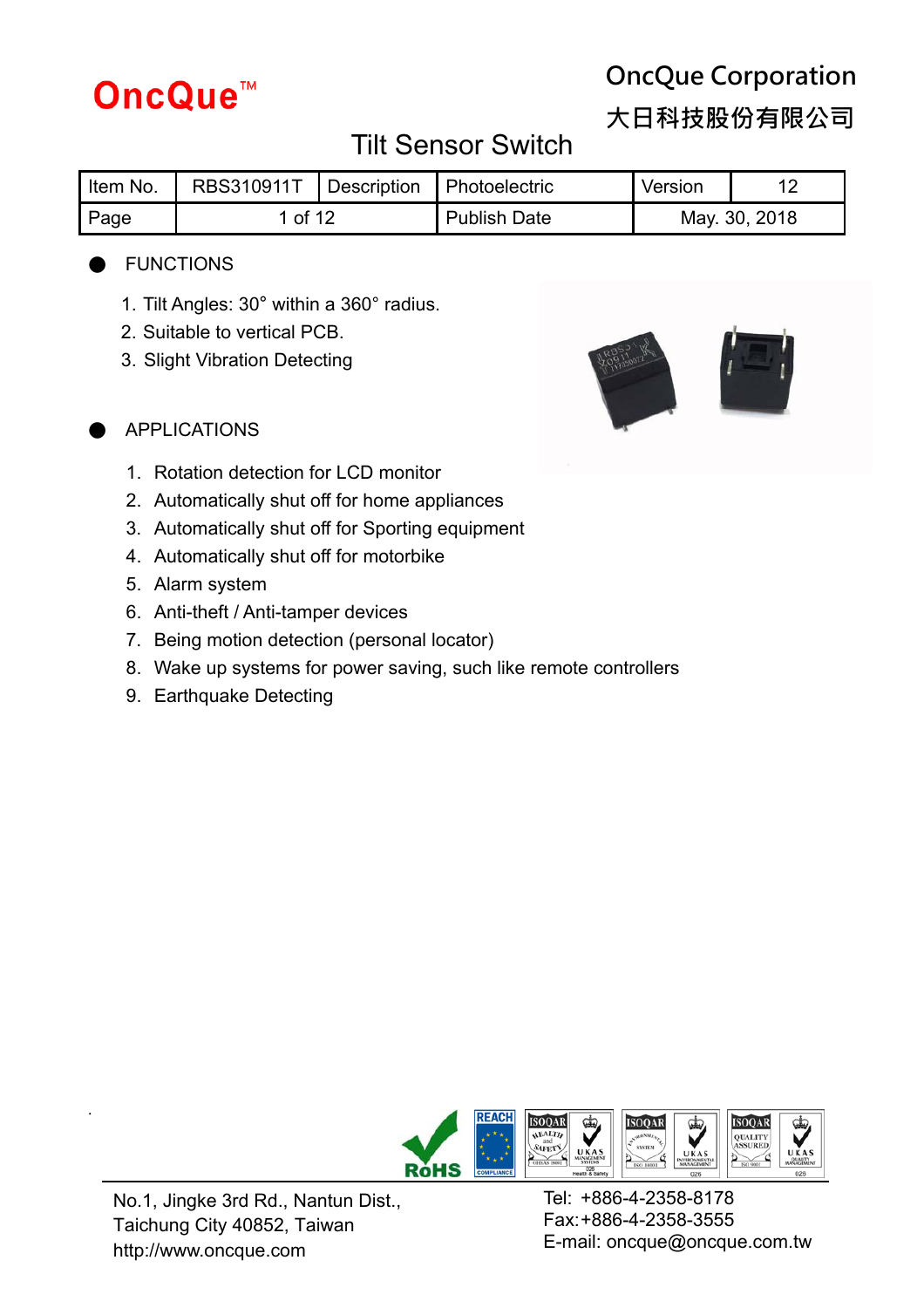

# **OncQue Corporation 大日科技股份有限公司**

### Tilt Sensor Switch

| Item No. | RBS310911T   Description   Photoelectric |  |              | Version       |  |
|----------|------------------------------------------|--|--------------|---------------|--|
| Page     | 2 of 12                                  |  | Publish Date | May. 30, 2018 |  |

### **FEATURES**

- 1. Housing made of high insulation plastic material, free from electric conduction and rust problem.
- 2. Detecting with photo transistors, generating highly reliable and stable signals.
- 3. All plastic materials subject to industrial purpose, resist high temperature and meet fireproof function.
- 4. Simple ON and OFF signals, easy for design.
- 5. RoHS compliance, an ideal substitute for mercury switch.
- 6. A more economical tilt and vibration detection option than IC design solution.
- 7. All made in Taiwan and examined before shipment.

### **PATENTS**

.

- 1. Taiwan Patent No. I 310952
- 2. Taiwan Patent No. M450817
- 3. U.S.A Patent No. US 6,800,841 B1
- 4. U.S.A Patent No. US 7,402,791 B2
- 5. China Patent No. ZL 200610083013.5
- 6. China Patent No. ZL 200820126206.9
- 7. China Patent No. ZL 201220539712.7
- 8. Japan Patent No. 4384217
- 9. Japan Patent No. 3148127



No.1, Jingke 3rd Rd., Nantun Dist., Taichung City 40852, Taiwan http://www.oncque.com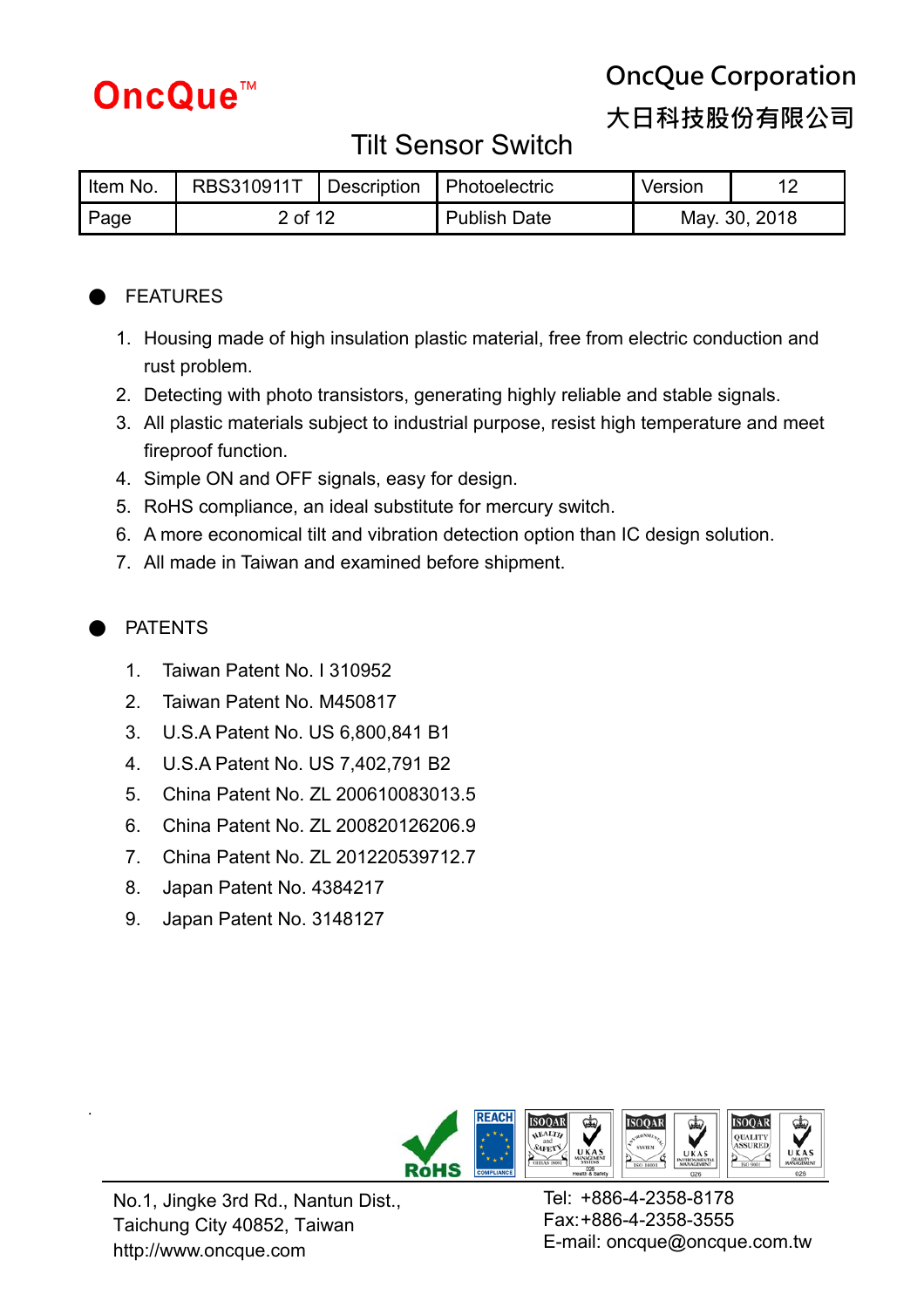

**大日科技股份有限公司**

### Tilt Sensor Switch

| Item No. | RBS310911T   Description   Photoelectric |  |                     | Version       |  |
|----------|------------------------------------------|--|---------------------|---------------|--|
| Page     | 3 of 12                                  |  | <b>Publish Date</b> | May. 30, 2018 |  |

DIMENSIONS / OPERATION / P.C.B. LAYOUT (Unit: mm, Tolerance: ±0.25mm)







No.1, Jingke 3rd Rd., Nantun Dist., Taichung City 40852, Taiwan http://www.oncque.com

.

Tel: +886-4-2358-8178 Fax: +886-4-2358-3555 E-mail: oncque@oncque.com.tw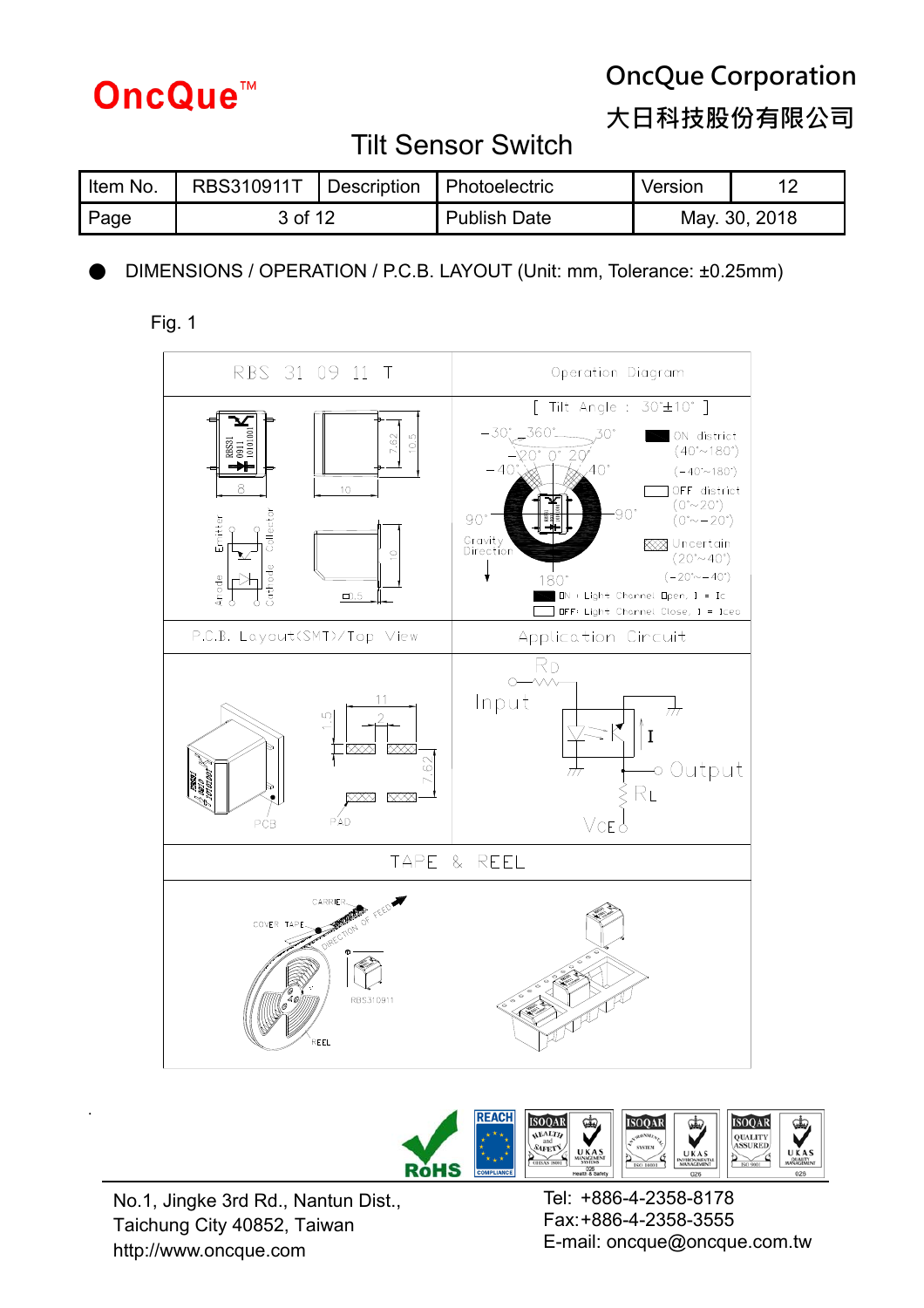

**大日科技股份有限公司**

## Tilt Sensor Switch

| Item No. | RBS310911T | Description | <b>Photoelectric</b> | Version       |  |
|----------|------------|-------------|----------------------|---------------|--|
| Page     | 4 of 12    |             | <b>Publish Date</b>  | May. 30, 2018 |  |

### ● Current/Voltage/Conditions Suggested

| Input Current (mA) | Operating Voltage (V) | Conditions      |  |
|--------------------|-----------------------|-----------------|--|
|                    |                       | $V_{CE} = 3.3V$ |  |
| 10                 | 3.3                   | $RD=200$ ohm    |  |
|                    |                       | $R_L = 33K$ ohm |  |
|                    |                       | $V_{CF} = 5V$   |  |
| 10                 | 5                     | $RD=390$ ohm    |  |
|                    |                       | $R1 = 33K$ ohm  |  |

\*Please refer to above Application Circuit for designing electrical circuit.

### Absolute Maximum Rating (Ta=25℃)

|                              | Symbol                             | Rating           | Unit                 |                |
|------------------------------|------------------------------------|------------------|----------------------|----------------|
|                              | <b>Power Dissipation</b>           | Pd               | 75                   | mW             |
|                              | <b>Reverse Voltage</b>             | $V_{R}$          | 5                    | V              |
| Input                        | <b>Forward Current</b>             | IF.              | 50                   | mA             |
|                              | Peak Forward Current (*1)          | $I_{FP}$         | 1                    | A              |
|                              | <b>Collector Power Dissipation</b> | $P_{C}$          | 100                  | mW             |
|                              | <b>Collector Current</b>           | $I_{\rm C}$      | 20                   | m <sub>A</sub> |
| Output                       | C-E Voltage                        | V <sub>CEO</sub> | 30                   | V              |
|                              | E-C Voltage                        | V <sub>ECO</sub> | 5                    | $\vee$         |
| <b>Operating Temperature</b> | Topr                               | $-25 - +85$      | $\mathrm{C}$         |                |
| Storage Temperature          | Tstg                               | $-40$ $-185$     | $\mathrm{C}^{\circ}$ |                |
| Soldering Temperature (*2)   | Tsol                               | 260              | °C                   |                |

(\*1) tw=100 μSec.、T=10 mSec.

.

(\*2) Please refer to soldering condition.



No.1, Jingke 3rd Rd., Nantun Dist., Taichung City 40852, Taiwan http://www.oncque.com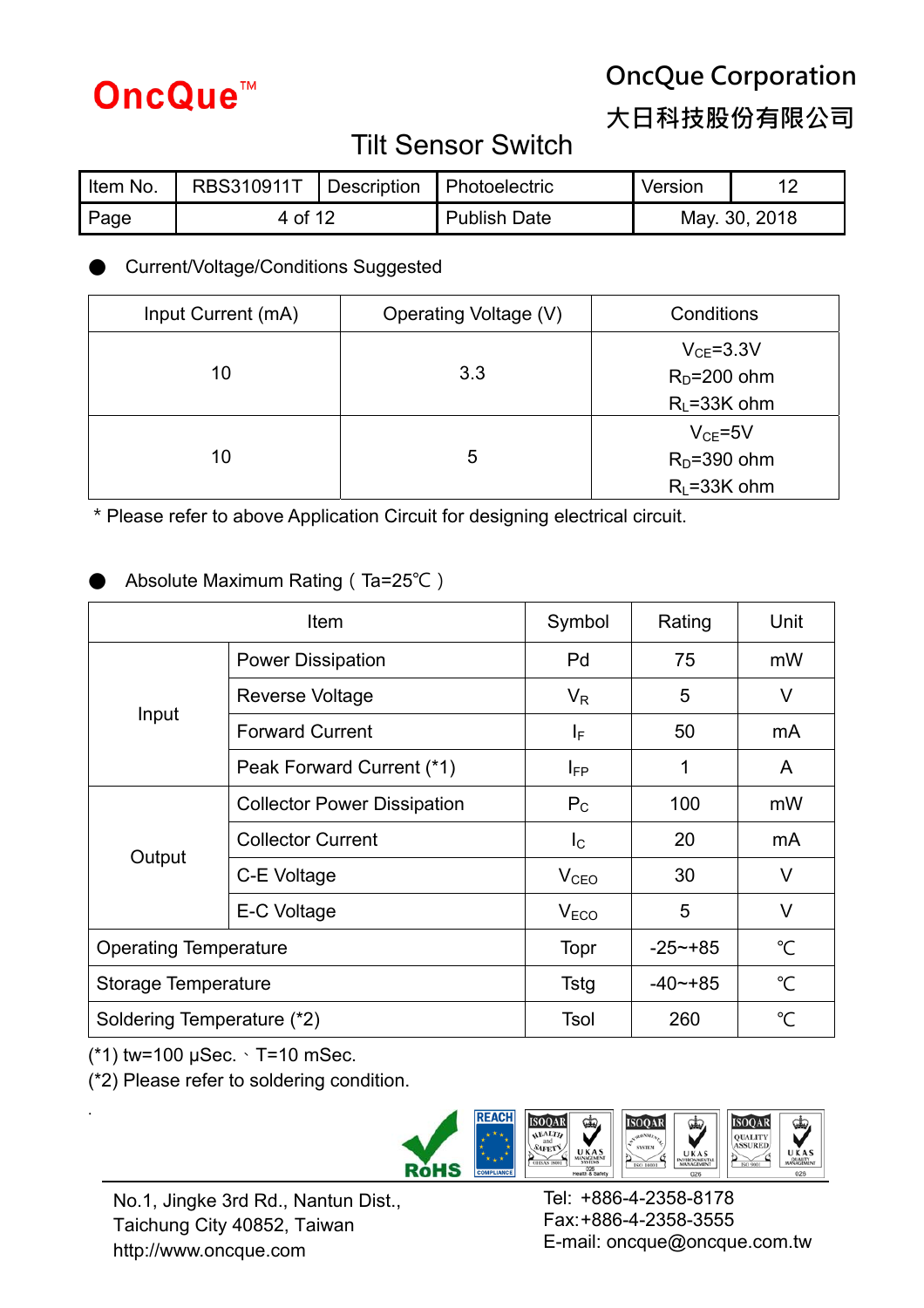

**大日科技股份有限公司**

# Tilt Sensor Switch

| Item No. | RBS310911T |  | Description Photoelectric | Version       |  |
|----------|------------|--|---------------------------|---------------|--|
| Page     | 5 of 12    |  | <b>Publish Date</b>       | May. 30, 2018 |  |

Electrical Optical Characteristics (Ta=25℃)

| Parameter                     | Symbol         | Condition                       | Min. | Typ. | Max. | Unit    |
|-------------------------------|----------------|---------------------------------|------|------|------|---------|
| <b>Forward Voltage</b>        | $V_F$          | $I_F = 20mA$                    |      | 1.2  | 1.5  | V       |
| <b>Reverse Current</b>        | $I_R$          | $V_R = 5V$                      |      |      | 10   | μA      |
| Peak Wavelength               | λp             | $I_F = 10mA$                    |      | 940  |      | nm      |
| Dark Current                  | Iceo           | $V_{CE} = 10V$                  |      |      | 2    | μA      |
| <b>C-E Saturation Voltage</b> | $V_{CE}$ (sat) | $I_{C}$ =0.25mA<br>$I_F = 20mA$ |      |      | 0.4  | $\vee$  |
| <b>Light Current</b>          | $I_{\rm C}$    | $V_{CE} = 5V$<br>$I_F = 20mA$   | 0.5  | 5    | -    | mA      |
| <b>Rise Time</b>              | Tr             | $IC=0.8mA$<br>$V_{CC} = 30V$    |      | 5    |      | usec    |
| <b>Fall Time</b>              | Τf             | $R_L = 1K\Omega$                |      | 5    |      | usec    |
| <b>Operation Diagram</b>      | θ              | Fig. 1                          | 20   | 30   | 40   | $\circ$ |



No.1, Jingke 3rd Rd., Nantun Dist., Taichung City 40852, Taiwan http://www.oncque.com

.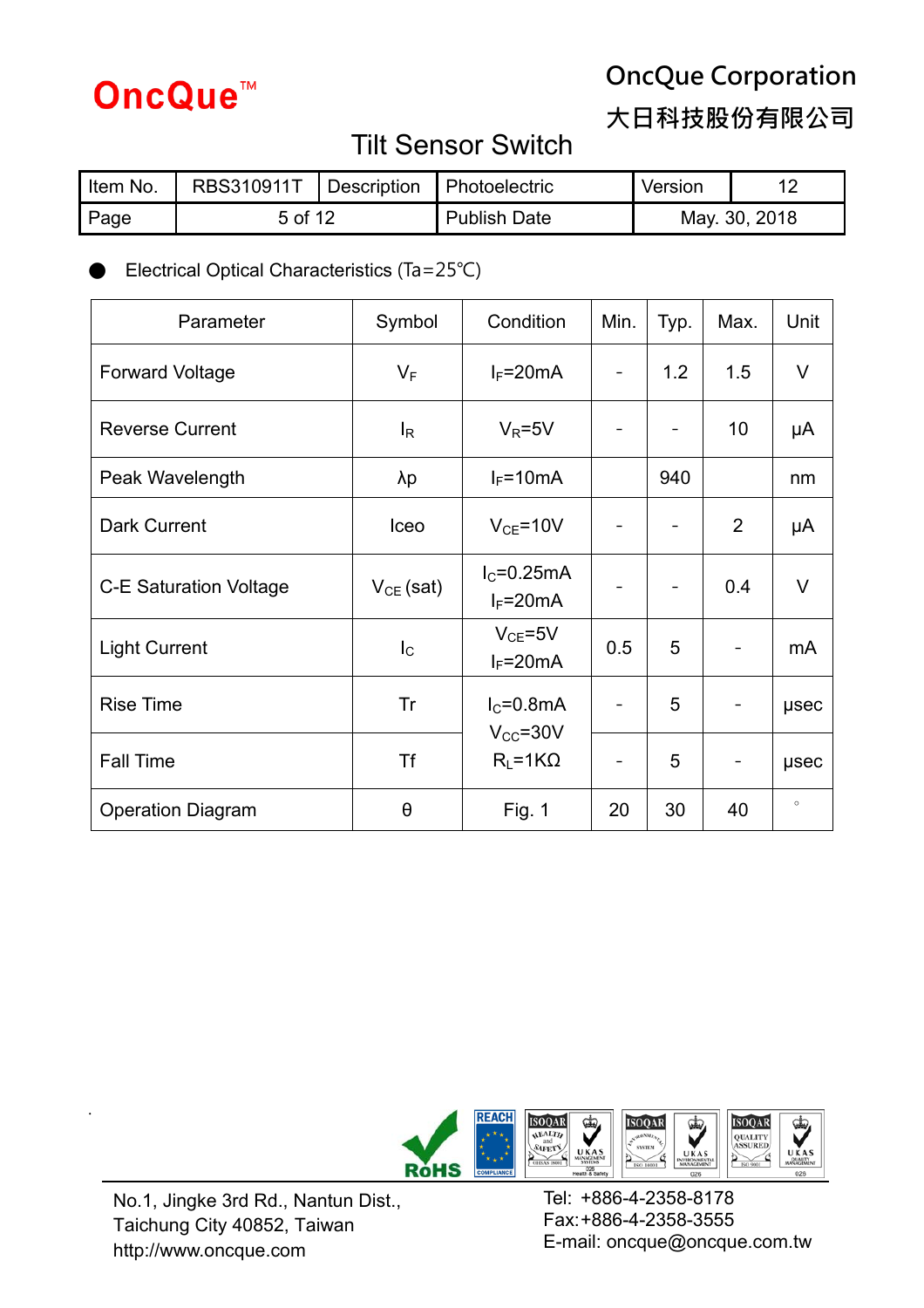

**大日科技股份有限公司**

### Tilt Sensor Switch

| Item No. | RBS310911T | Description | <b>Photoelectric</b> | Version |               |
|----------|------------|-------------|----------------------|---------|---------------|
| Page     | 6 of 12    |             | <b>Publish Date</b>  |         | May. 30, 2018 |

Typical Electrical / Optical Characteristics Curves (Ta=25°C)



Fig.1 Power Dissipation vs. Ambient Temperature





Fig.2 Forward Current vs. Forward Voltage



Fig.4 Collector Current vs.<br>Ambient Temperature





No.1, Jingke 3rd Rd., Nantun Dist., Taichung City 40852, Taiwan http://www.oncque.com

.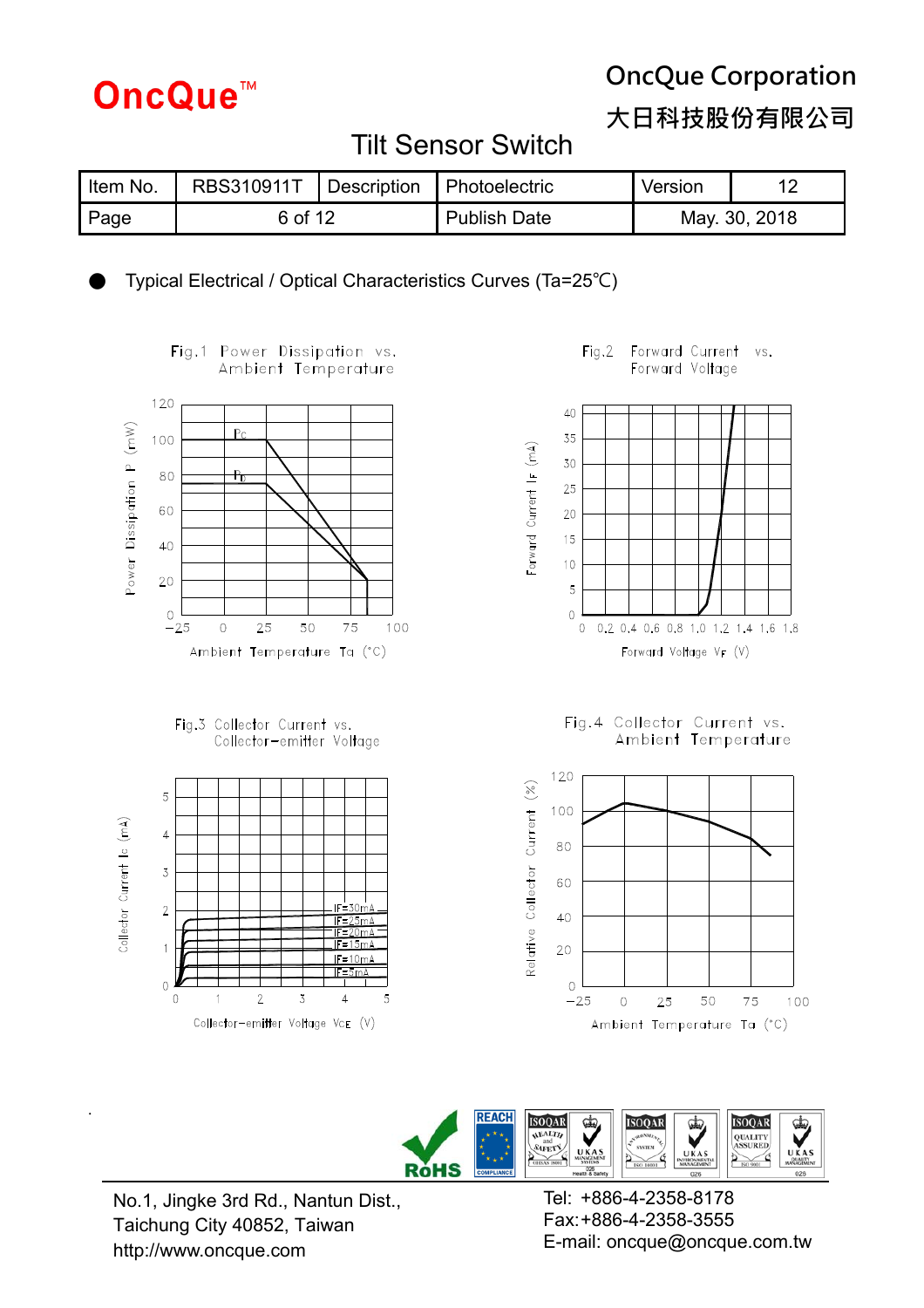# **OncQue™**

# **OncQue Corporation**

**大日科技股份有限公司**

### Tilt Sensor Switch

| Item No. | RBS310911T   Description   Photoelectric |  |              | Version |               |
|----------|------------------------------------------|--|--------------|---------|---------------|
| Page     | <sup>7</sup> of 12                       |  | Publish Date |         | May. 30, 2018 |

#### Fig.5 Collector-emitter Saturation Voltage vs. Ambient Temperature



#### Fig.7 Sensing Position Characteristics (Typical)











#### Test Circuit for Response Time





No.1, Jingke 3rd Rd., Nantun Dist., Taichung City 40852, Taiwan http://www.oncque.com

.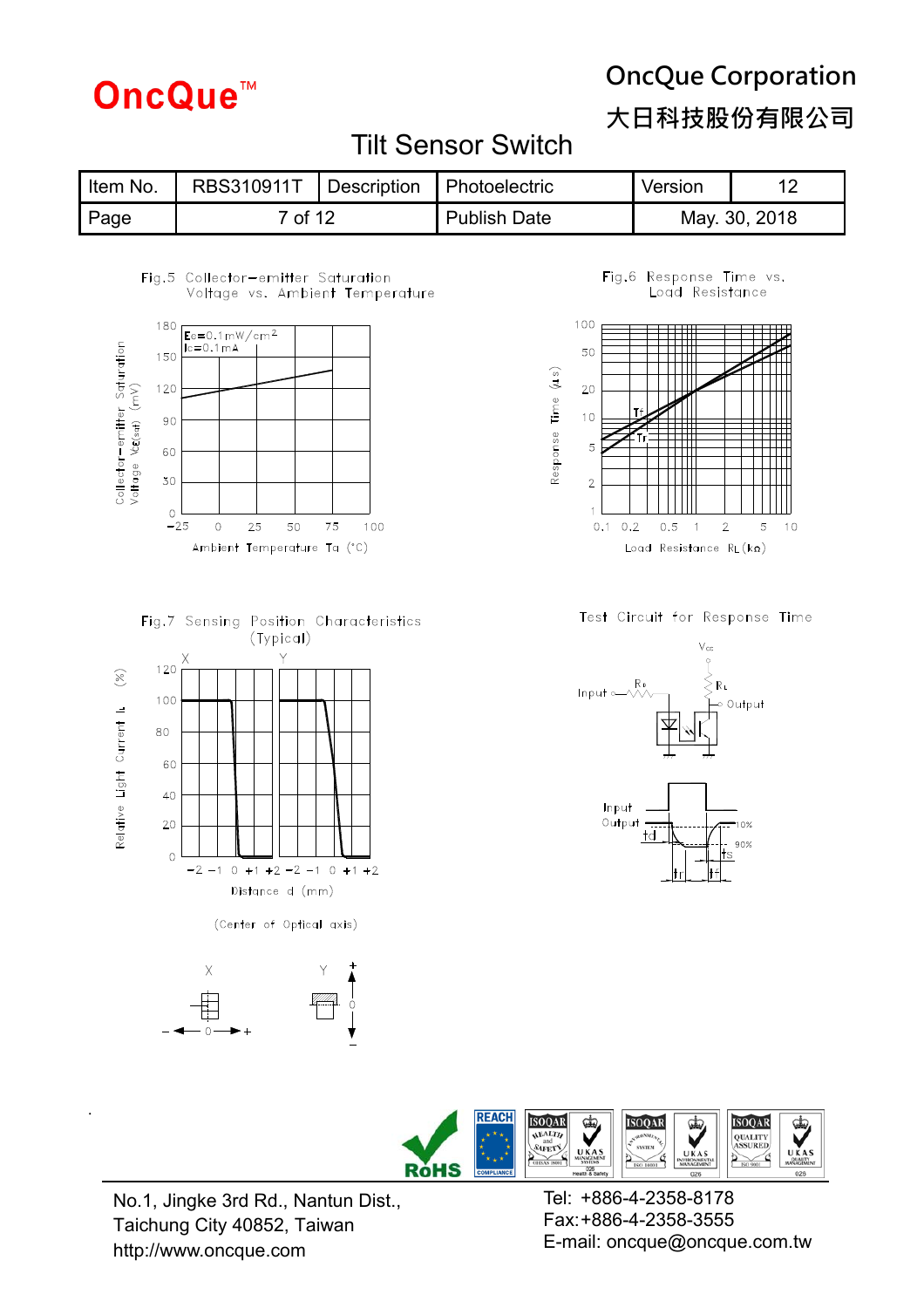

**大日科技股份有限公司**

# Tilt Sensor Switch

| Item No. | <b>RBS310911T</b> | Description | <b>Photoelectric</b> | Version       |  |
|----------|-------------------|-------------|----------------------|---------------|--|
| Page     | 8 of 12           |             | <b>Publish Date</b>  | May. 30, 2018 |  |

### RELIABLE TEST ITEMS

Reliable Test for RBS310911T

|                | Test Item                    | <b>Test Content</b>                             |
|----------------|------------------------------|-------------------------------------------------|
| 1              | <b>IR Reflow</b>             | Peak temp. $= 255 - 260^{\circ}$ C              |
| $\overline{2}$ | <b>Operation Temperature</b> | $-25^{\circ}$ C ~ 85 $^{\circ}$ C               |
| 3              | Storage Temperature          | $-40^{\circ}$ C ~ 85 $^{\circ}$ C               |
| $\overline{4}$ | <b>Humidity</b>              | 40 °C / 95 %RH                                  |
| 5              | <b>Mechanical Life</b>       | 2Hz, horizontal<br>1,000,000 times              |
| 6              | <b>Electrical Life</b>       | $I_F$ =20 mA, $V_{CF}$ =5 V<br>TIME: 30,000 hrs |

### SOLDERING CONDITION

Following soldering conditions are for reference only, please use soldering information that solder paste manufacturer recommends.

| Condition<br>Suitable<br>Production<br><b>Process</b> | Soldering<br>Temperature | <b>Soldering Time</b>                                                        | Wattage of<br><b>Manual Soldering</b>                    | <b>Type</b> |
|-------------------------------------------------------|--------------------------|------------------------------------------------------------------------------|----------------------------------------------------------|-------------|
| <b>IR Reflow</b>                                      | and Table 2              | Please refer to following $\leq$ Table<br>of classification Reflow profile > |                                                          | <b>SMD</b>  |
| <b>Manual Soldering</b>                               | $300 \pm 5^{\circ}$ C    | < 3 seconds max.                                                             | 30W or<br>Temperature-<br>controlled manual<br>soldering | <b>SMD</b>  |



No.1, Jingke 3rd Rd., Nantun Dist., Taichung City 40852, Taiwan http://www.oncque.com

.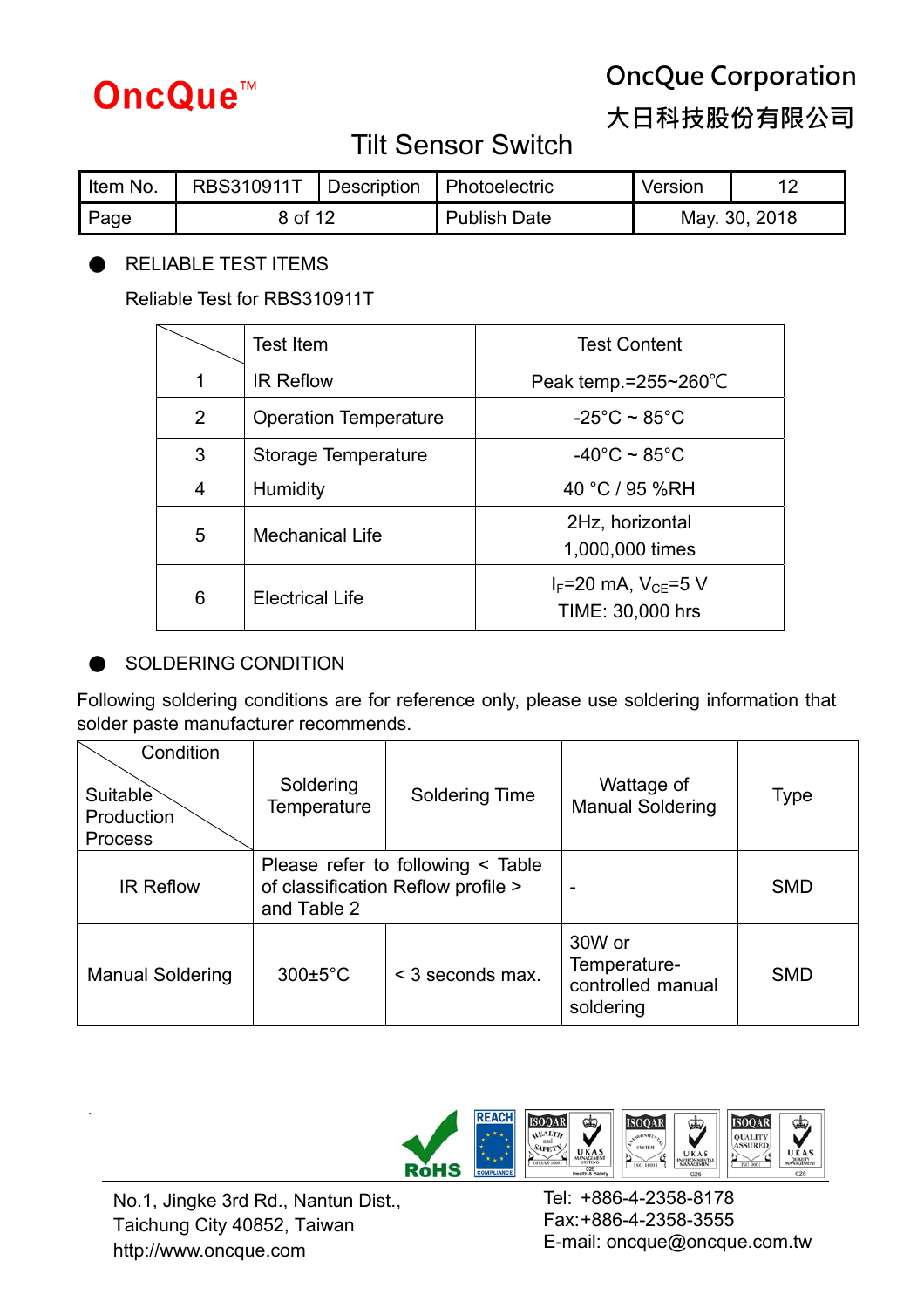

**大日科技股份有限公司**

### Tilt Sensor Switch

| Item No. | <b>RBS310911T</b> | Description | <b>Photoelectric</b> | Version       |  |
|----------|-------------------|-------------|----------------------|---------------|--|
| Page     | 9 of 12           |             | <b>Publish Date</b>  | May. 30, 2018 |  |

### < Table of classification Reflow profile >

| Item                                                                                                                                                                                                                 | Pb process                         | Pb free process                    |  |  |  |
|----------------------------------------------------------------------------------------------------------------------------------------------------------------------------------------------------------------------|------------------------------------|------------------------------------|--|--|--|
| Pre-heat and Soak<br>Temperature min. (Tsmin)<br>Temperature max. (Tsmax)<br>Time (Tsmin to Tsmax)(ts)                                                                                                               | 100 °C<br>150 °C<br>60-120 seconds | 150 °C<br>200 °C<br>60-120 seconds |  |  |  |
| Average ram-up Rate<br>(Tsmax to Tp)                                                                                                                                                                                 | 3 °C/second max.                   | 3 °C/second max.                   |  |  |  |
| Liquidous Temperature<br>(TL)<br>Time at Liquidous (tL)                                                                                                                                                              | 183 °C<br>60-150 seconds           | 217 °C<br>60-150 seconds           |  |  |  |
| Peak package body Temperature<br>$(Tp)^*$                                                                                                                                                                            | 230 °C ~235 °C *                   | 255 °C ~260 °C $*$                 |  |  |  |
| Classification temperature(Tc)                                                                                                                                                                                       | 235 °C                             | 260 °C                             |  |  |  |
| Time(tp) <sup>**</sup> within 5 $\degree$ C of the<br>specified classification temperature<br>(Tc)                                                                                                                   | 20** seconds                       | 30** seconds                       |  |  |  |
| Average ram-down Rate<br>(Tp to Tsmax)                                                                                                                                                                               | 6 °C/second max.                   | 6 °C/second max.                   |  |  |  |
| Time 25 °C to peak temperature                                                                                                                                                                                       | 8 minutes max.<br>6 minutes max.   |                                    |  |  |  |
| * Tolerance for peak profile temperature (Tp) is defined as a supplier minimum and a user maximum.<br>** Tolerance for time at peak profile temperature (tp) is defined as a supplier minimum and a user<br>maximum. |                                    |                                    |  |  |  |



No.1, Jingke 3rd Rd., Nantun Dist., Taichung City 40852, Taiwan http://www.oncque.com

.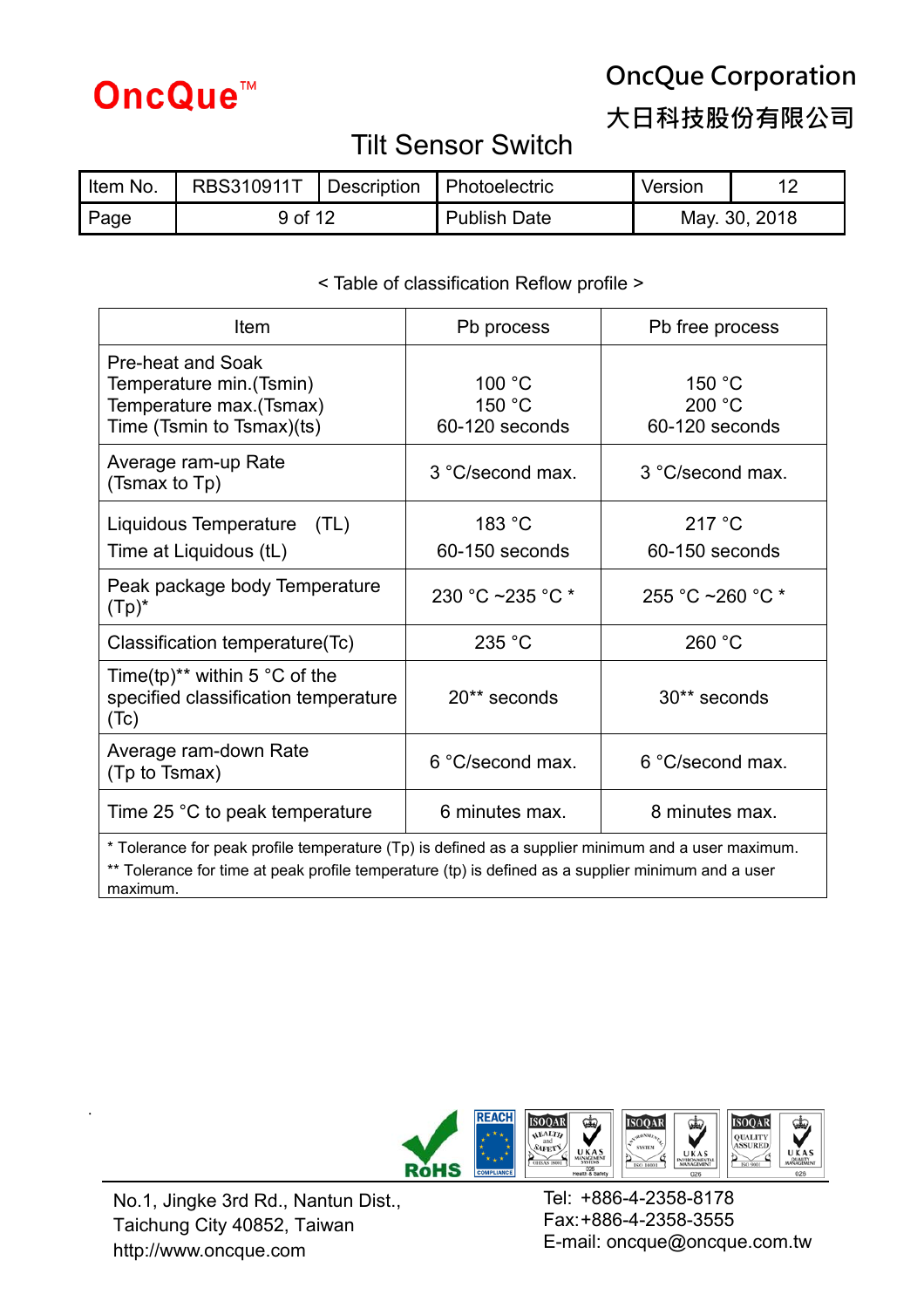# **OncQue™**

# **OncQue Corporation**

**大日科技股份有限公司**

# Tilt Sensor Switch

| Item No. | RBS310911T |  | Description Photoelectric | Version |               |
|----------|------------|--|---------------------------|---------|---------------|
| Page     | 10 of 12   |  | Publish Date              |         | May. 30, 2018 |

Fig. 2





No.1, Jingke 3rd Rd., Nantun Dist., Taichung City 40852, Taiwan http://www.oncque.com

.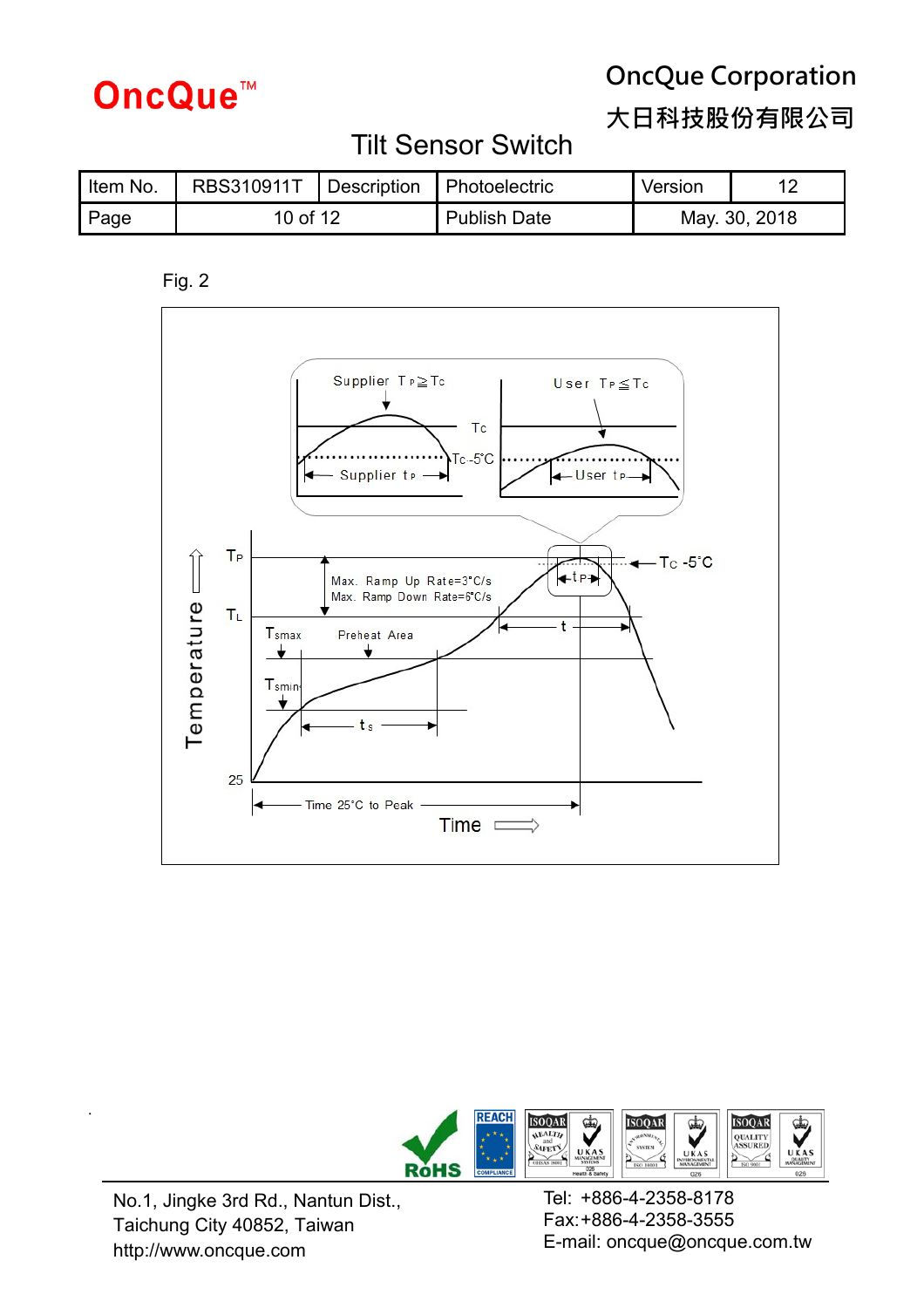

**大日科技股份有限公司**

# Tilt Sensor Switch

| Item No. | RBS310911T |  | Description Photoelectric | Version       |  |
|----------|------------|--|---------------------------|---------------|--|
| Page     | 11 of 12   |  | <b>Publish Date</b>       | May. 30, 2018 |  |

### **PACKAGE**

|                   | Part Number | Package | Quantity | Total         | Dimension(mm)  |
|-------------------|-------------|---------|----------|---------------|----------------|
| <b>RBS310911T</b> | Tape & Reel | 350 pcs | 350 pcs  | φ330*25H      |                |
|                   | Inner Box   | 2 Reels | 700 pcs  | 355L*340W*68H |                |
|                   |             | Carton  | 10 Boxes | 7,000 pcs     | 703L*364W*380H |

**※** Package shown as below for reference.





No.1, Jingke 3rd Rd., Nantun Dist., Taichung City 40852, Taiwan http://www.oncque.com

.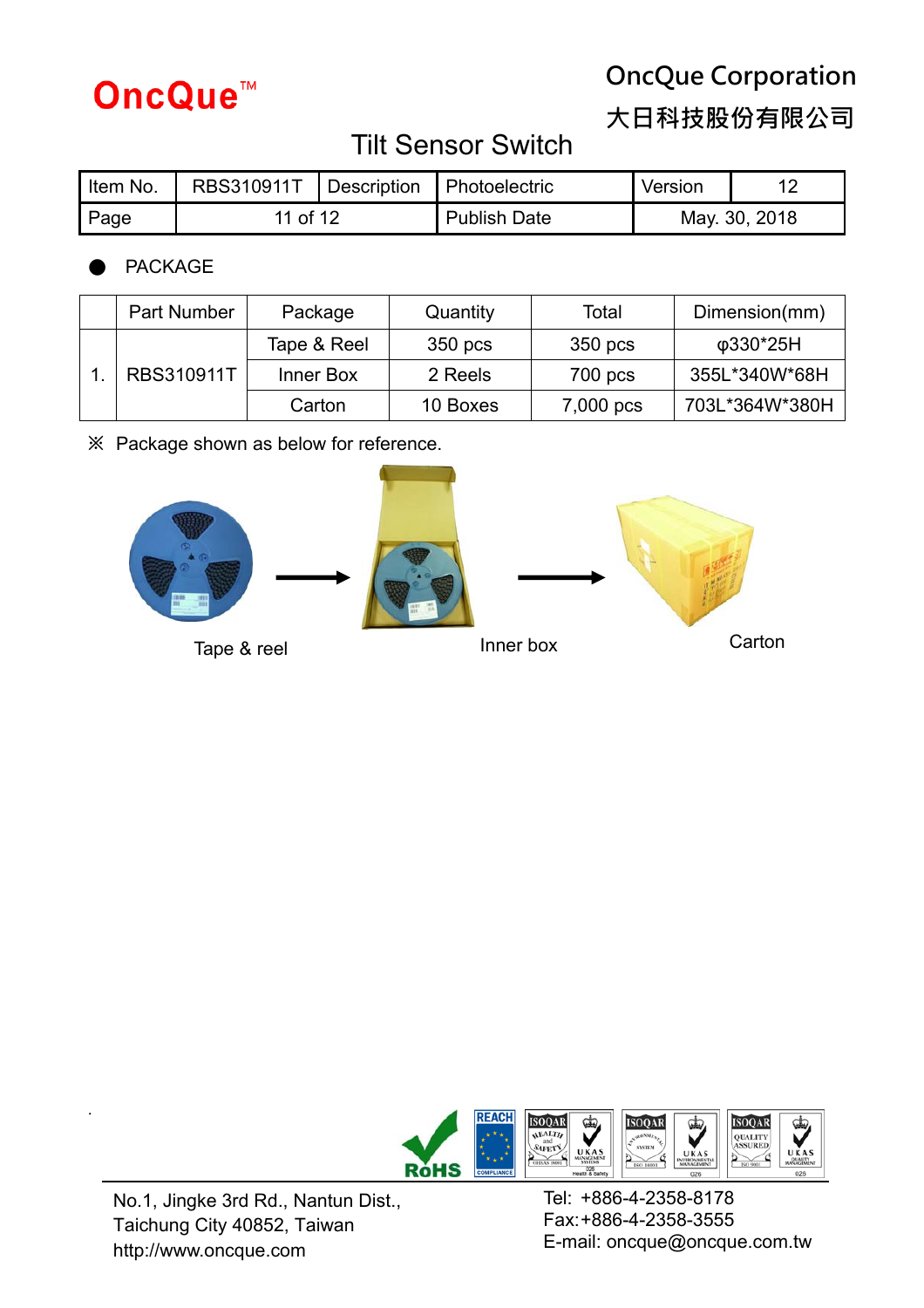

**大日科技股份有限公司**

### Tilt Sensor Switch

| Item No. | RBS310911T   Description |  | Photoelectric       | Version       |  |
|----------|--------------------------|--|---------------------|---------------|--|
| Page     | 12 of 12                 |  | <b>Publish Date</b> | May. 30, 2018 |  |

### ● NOTES

- 1. Suggestion for usage: For vibration usage or application, we suggest to add hysteresis for IC.
- 2. For the continued product improvement as one of the company policy, specifications may change or update without notice. The latest information can be obtained through our sales offices. Normally, all products are supplied under our standard conditions.

### PRECAUTIONS FOR USE

- 1. If the products are intended to be used for other endurance equipment requiring higher safety and reliability such as life support system, space and aviation devices, disaster and safety system, it's necessary to make verification of conformity or contact us for the details before using.
- 2. Do not try to clean the switch with a solvent or similar substance after the soldering process.
- 3. Use water-soluble flux may damage the switch.
- 4. Please follow the soldering instruction accordingly, otherwise might lead to defective.
- 5. Do not use switch in the environment of high humidity, because such an environment may cause the leakage current between the terminals.
- 6. Please do not exceed the rated load as there will be a risk of disabling the product function.
- 7. In the circuit, switch should not be near or directly connected with the magnetic component solder joints (for example: relays, transformers, etc.).
- 8. To prevent damaging IR and PT, please make electrostatic protective treatment, for example: wearing a conductive wrist strap or antistatic gloves during production process, and grounding machinery etc.



.